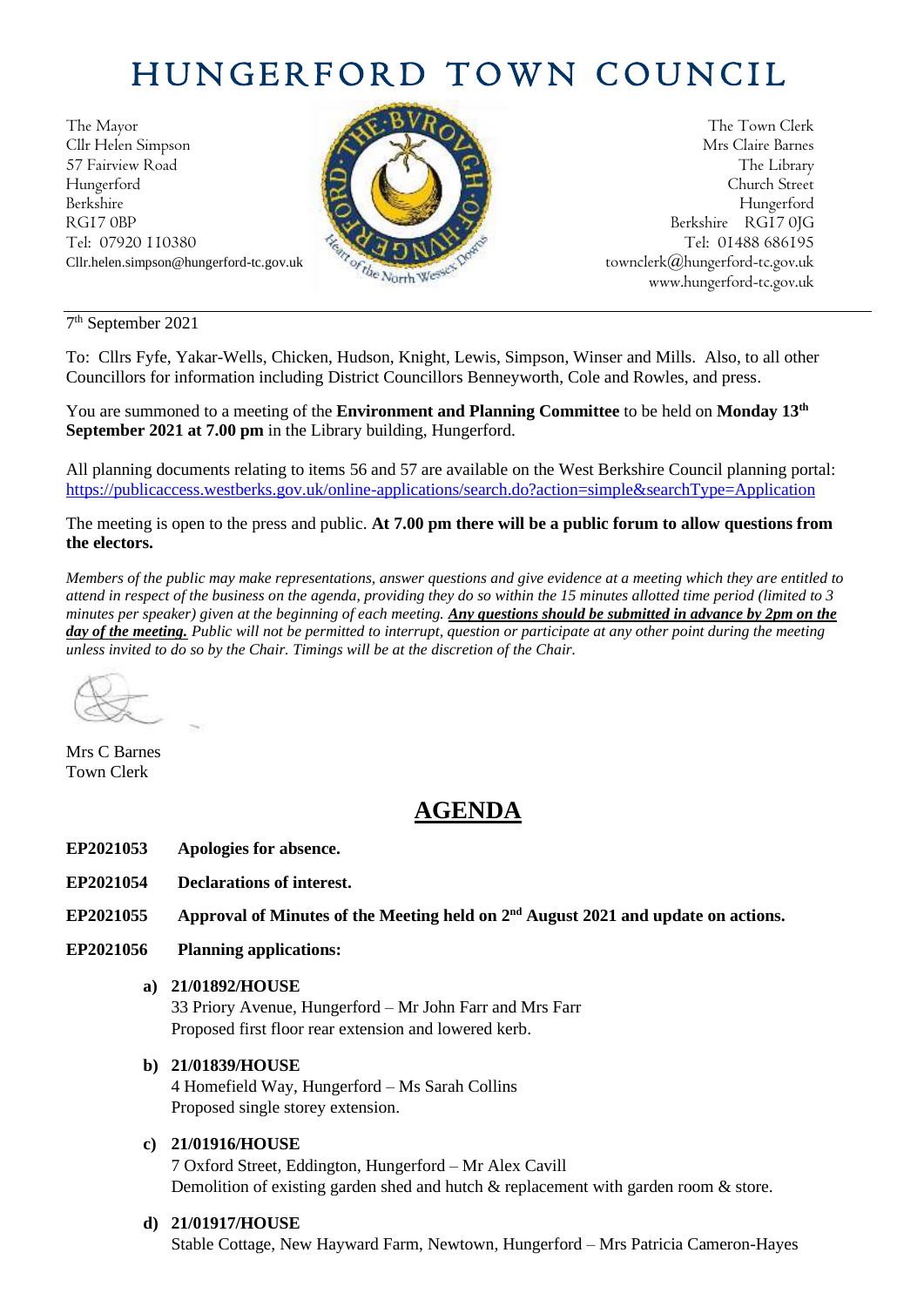Refurbishment of existing domestic accommodation in barn adjacent to the main house to provide additional living space and two dormer windows together with new vehicular entrance and associated landscape works.

#### **e) 21/01926/FULD**

Land Adjacent to 14 Upper Eddington, Eddington, Hungerford – Mr Jackie Holmes Demolition of an existing lean-to store and erection of a new detached 2-storey dwelling with associated landscaping, including new vehicular access and driveway.

# **f) 21/02025/HOUSE**

15 Smitham Bridge Road, Hungerford – Mr Michael Cooper and Mrs Cooper Proposed side extension and new front porch.

# **g) 21/02056/HOUSE**

1A Parsonage Lane, Hungerford – Mr S Sanchez Proposed side extension and internal alterations. New roof over existing garden room. Widen front access and create additional off-road parking to front of property.

# **h) 21/02076/HOUSE**

Mill Cottage, Upper Eddington, Hungerford – Mr Anthony Tory Proposed ground floor extension with balcony over, proposed balcony over existing flat roof, replace asbestos roofed car port with glazed pergola.

# **i) 21/01935/FUL**

Lock House, The Marsh, Bath Road, Hungerford – JOMP Ltd Laying of an access track to 'The Lock House'.

# **j) 21/01976/FUL**

Garage Block off Chantry Mead, Hungerford – Mr G Fisher The conversion of a concrete hard standing to a lock-up garage.

# **k) 21/01868/FULD**

Hungerford Old Peoples Home, Chestnut Walk, Hungerford – Homes for West Berkshire LLP Demolition of former care home and 4 garages and erection of 8 new dwellings.

# **l) 21/02165/HOUSE**

4 Prospect Road, Hungerford – Miss Phoebe Dawson Proposed rear extension and associated alterations. New replacement garage at rear.

# **m) 21/02199/HOUSE**

5 Sanden Close, Hungerford – Mr and Mrs N H Blake Extension and alterations to provide accessible front entrance, wet room and bedroom.

# **n) 21/01985/FUL**

20 The Croft, Hungerford – Hungerford Town Council Proposed alterations to the internal layout of the building to provide accessible toilet and shower facility and improved additional facilities. Proposed enhancements to the external appearance of the building including closing in of the existing open covered area at the northern end of the building.

# **o) 21/01928/HOUSE and 21/01929/LBC2**

2 Faulknor Square, Charnham Street, Hungerford – Mr and Mrs John Williams Remove internal wall, add oak truss, remove window.

# **EP2021057 Case Officers Reports:**

**a) 21/01258/FUL** Hungerford Cricket Club – Jonathan Taylor The cricket club currently has a 3-lane practice area of nets that has fallen into disrepair. We wish to replace them with a new 2-lane practice area in the same location. GRANTED. HTC proposed Support.